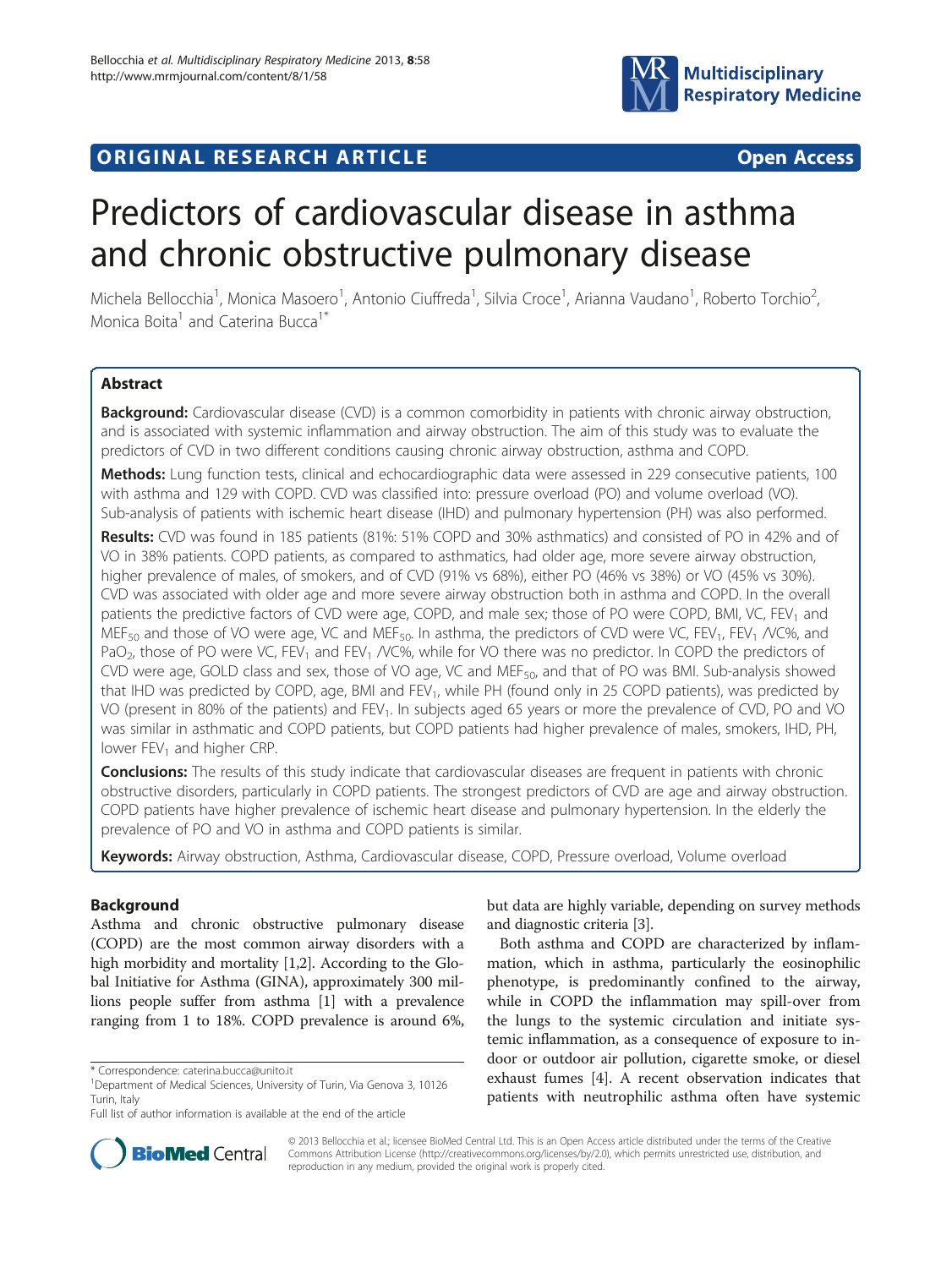inflammation [[5](#page-9-0)]. Elevated serum levels of reactive Creactive protein (CRP) are considered markers of systemic inflammation either in COPD or in asthma [\[5,6](#page-9-0)]. Systemic inflammation may be pathogenically related to many of the comorbidities seen in chronic obstructive airway diseases, including cardiovascular disease (CVD). Cardiovascular complications in COPD have been attributed to the systemic effects of smoking [[7\]](#page-9-0). Several observations suggest that reduced pulmonary function, no matter what cause, is associated with increases in myocardial infarction and arrhythmia [[8](#page-9-0)-[11\]](#page-9-0). Forced expiratory volume in one second  $(FEV_1)$  is ranked second to smoking and above blood pressure and cholesterol as a predictor of all-cause and cardiovascular mortality [\[12](#page-9-0)]. In this regard, it has been suggested that a reduction in  $FEV<sub>1</sub>$  combined with smoking history better predicts cardiovascular mortality than cholesterol [\[13\]](#page-9-0).

The aim of this study was to evaluate prevalence and predictors of CVD in two common airway obstructive diseases with quite different phenotypes, asthma and COPD.

## **Methods**

Consecutive adults outpatients with asthma and COPD, diagnosed according to international guidelines [[1,2](#page-9-0)], were recruited from those attending the Respiratory Pathophysiology clinic of the University Hospital San Giovanni, Turin, Italy, between January 2011 and June 2012. Inclusion criteria were: age over 40 years, no acute exacerbation of COPD and asthma in the last two months, no active pulmonary tuberculosis or other clinically relevant lung disease. Patients aged below 40 years were excluded because in this age range the risk of COPD is low [[14](#page-9-0)].

## Study design

Patients underwent recording of demographic data including age, full smoking history (current, former and never-smokers), recording of symptoms and medication use, clinical examination, assessment of lung function tests, arterial blood gas analysis and venous blood sampling for serum determination of CRP. Body mass index was calculated on the basis of height and weight (BMI) [[15\]](#page-9-0). Asthma and COPD severity were classified according to GINA [[1\]](#page-9-0) and GOLD [[2\]](#page-9-0) criteria, respectively. Among COPD patients, those with predominant chronic bronchitis and predominant emphysema were identified.

Coexistent cardiovascular disease was assessed on the basis of history, clinical and echocardiographic data. CVD included: prior myocardial infarction and cardiovascular accidents, documented ischaemic heart disease, pulmonary or systemic arterial hypertension, heart valve disease, echocardiographic diagnosis of pulmonary hypertension.

According to the criteria of the American Heart Association [\[16](#page-9-0)], heart disease was classified as follows:

- pressure overload (PO), causing diastolic dysfunction with preserved systolic function, including all the conditions causing concentric left ventricle hypertrophy, such as systemic arterial hypertension and aortic valve disease
- volume overload (VO), including all the conditions causing left ventricle dilatation and systolic dysfunction, such as mitral or aortic incompetence and ischemic heart disease.

Sub-analysis was done on patients with ischemic heart disease (IHD) and pulmonary hypertension (PH).

Lung function tests were measured using the Baires System (Biomedin, Padua, Italy). The values of vital capacity (VC), forced expiratory volume in one second (FEV<sub>1</sub>), and their percentage ratio (FEV<sub>1</sub>/VC%), and maximum expiratory flow at mid VC ( $MEF_{50}$ ) were computed and expressed as percentage of the predicted value, according to the European Respiratory Society guidelines [[17\]](#page-9-0).

Arterial blood gases, that is oxygen and carbon dioxide partial pressures (PaO<sub>2</sub> and PaCO<sub>2</sub> respectively) were measured using the analyzer GEM 4000 PREMIERE (Instrumentation Laboratory Lexington USA).

## Statistical analysis

Data were analyzed using the SPSS software package, version 20.0 (SPSS Inc., Chicago, IL, USA) for Windows. Discrete variables are presented as counts and percentages. Continuous variables are presented as means ± SEM, as appropriate. Comparisons between asthmatics and COPD patients, and between patients with predominant chronic bronchitis and predominant emphysema were performed by the unpaired Student's t-test. Comparisons among CVD, PO and VO patients with univariate ANOVA. Nominal variables were compared with the Fisher's exact test and Pearson's  $\chi^2$ . A stepwise backward selection procedure was used to evaluate factors influent on heart disease, using a linear regression models. The models had as dependent variables CVD, PO or VO and as independent predictors: disease (asthma or COPD), age, sex, BMI, smoking habits, GINA or GOLD class, prebronchodilator lung function tests,  $PaO<sub>2</sub>$ , CRP. The same models were used to evaluate predictors for asthma and COPD separately and for the sub-analysis of patients with IHD or PH.

Statistical significance was assumed at  $p < 0.05$ .

## Results

The subjects enrolled were 100 asthmatic patients and 129 COPD patients. CVD was found in 185 patients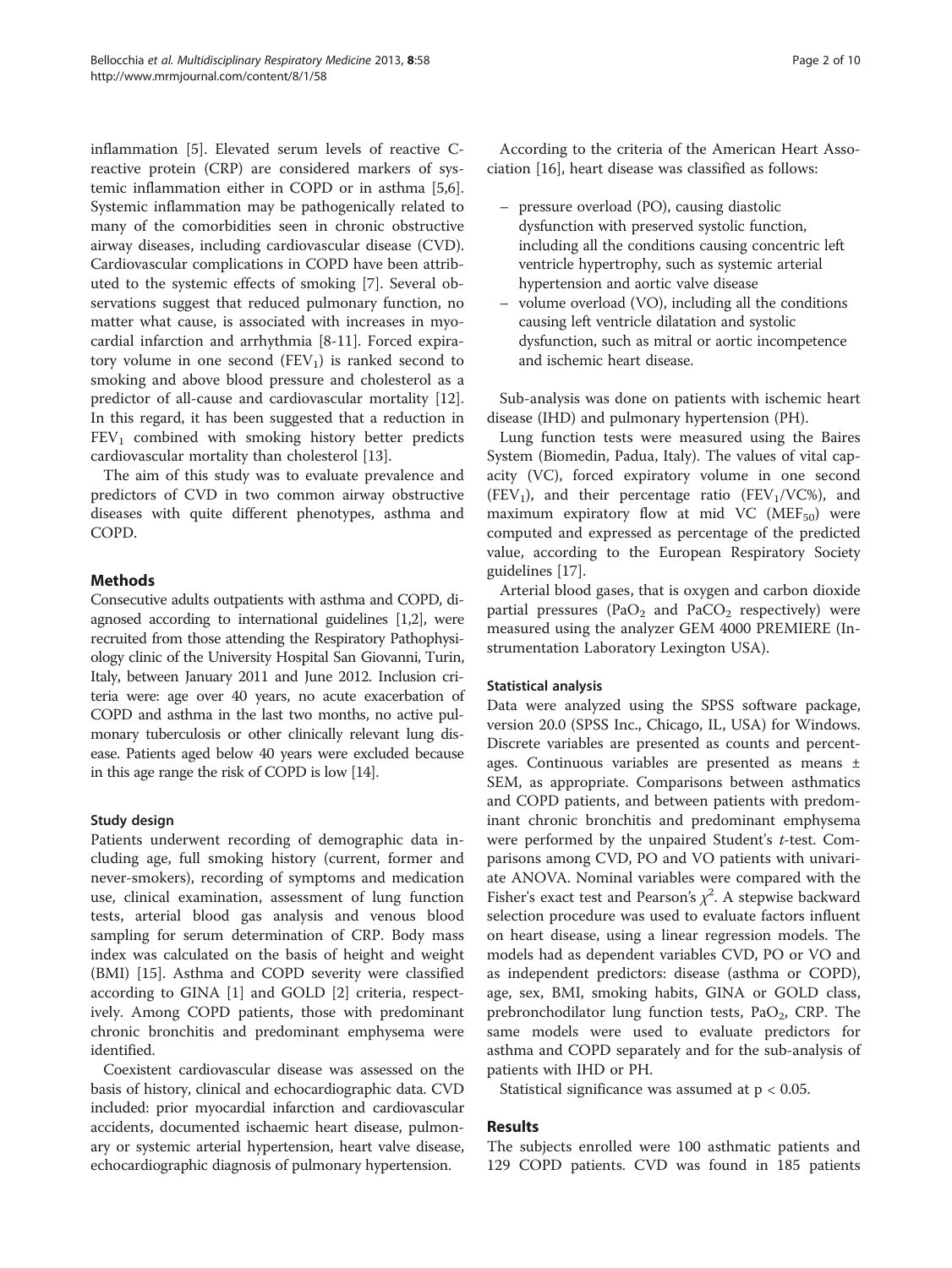|                                   | ASTHMA N. 100  | <b>COPD N. 129</b> | P         |
|-----------------------------------|----------------|--------------------|-----------|
| Age, years                        | $59 \pm 1.1$   | $69 \pm 0.9$       | < 0.0001  |
| <b>BMI</b>                        | $25.6 \pm 0.5$ | $26.2 \pm 0.45$    | 0.010     |
| Male, n (%)                       | 22 (22.0)      | 78 (60.5)          | < 0.0001  |
| Smokers                           |                |                    |           |
| current, n (%)                    | 10(10)         | 72 (55.8)          | < 0.0001  |
| past, n (%)                       | 8(8)           | 42 (32.6)          | < 0.0001  |
| Atopy,n (%)                       | 65 (73.1)      | 10(7.7)            | < 0.0001  |
| Cardiovascular disease, n (%)     | 68 (68)        | 117 (90.7)         | 0.00002   |
| Pressure overload, n (%)          | 38 (38.0)      | 59 (45.7)          | <b>NS</b> |
| Volume overload, n (%)            | 30 (30.0)      | 58 (45.0)          | 0.021     |
| Subgroup IHD, n (%)               | 8(8.0)         | 50 (38.8)          | < 0.001   |
| Subgroup PH, n (%)                | 0(0.0)         | 25 (19.4)          | < 0.001   |
| VC*, % predicted                  | $88.9 \pm 1.7$ | $83.6 \pm 1.8$     | 0.033     |
| $FEV1$ <sup>*</sup> , % predicted | $78.0 \pm 2.0$ | $64.6 \pm 1.9$     | < 0.0001  |
| $FEV1/V C* %$                     | $65.7 \pm 1.3$ | $57.1 \pm 1.3$     | < 0.0001  |
| $MEF_{50}$ *, % predicted         | $41.8 \pm 2.4$ | $29.5 \pm 2.1$     | < 0.0001  |
| $PaO2$ , mmHq                     | $74.5 \pm 1.6$ | $71.4 \pm 1.0$     | <b>NS</b> |
| $PaCO2$ , mmHq                    | $38.4 \pm 0.5$ | $39.8 \pm 0.5$     | <b>NS</b> |
| CRP, mg/ml                        | $3.4 \pm 0.4$  | $7.6 \pm 0.7$      | < 0.0001  |
| Beta adrenergic therapy, n (%)    | 94 (94.9)      | 97 (75.2)          | 0.0001    |
| Corticosteroid therapy, n (%)     | 95 (96)        | 90 (69.8)          | < 0.0001  |
| Anticholinergic therapy, n (%)    | 22 (22)        | 76 (58.9)          | < 0.0001  |

<span id="page-2-0"></span>

|  |  |  | Table 1 Comparison between general characteristics of patients with asthma and with COPD |  |  |  |
|--|--|--|------------------------------------------------------------------------------------------|--|--|--|
|--|--|--|------------------------------------------------------------------------------------------|--|--|--|

Value recorded before bronchodilator.

(81%), and consisted of pressure overload in 97 (42%) and of volume overload in 88 (38%). IHD was found in 58 patients (25%), 8 asthmatics and 50 COPD, and PH in 25 (11%), all with COPD. The general characteristics of asthmatic and COPD patients are compared in Table 1. The COPD group was older, and had higher prevalence of men and of both present and past smokers, more severe airway obstruction and higher prevalence of heart disease, including PO, VO, IHD and PH. Moreover, COPD patients had higher CRP values

than asthmatics, suggestive of systemic inflammation. No significant difference in  $PaO<sub>2</sub>$  and  $PaCO<sub>2</sub>$  was found between the two groups.

The comparisons among subgroups with no cardiovascular disease (No CVD), with PO and VO in the overall patients, in asthma and in COPD are reported in the Tables 2, [3](#page-3-0) and [4](#page-3-0).

In the overall patients (Table 2), both PO and VO, as compared with no CVD, were associated with older age and lower VC,  $FEV_1$ ,  $FEV_1/VC$  and  $MEF_{50}$  and higher

Table 2 Comparisons among patients without cardiovascular disease (no CVD), with pressure overload (PO) and volume overload (VO) in the overall study population

| <b>ASTHMA + COPD</b> | no CVD N. 44   | PO N. 97       | <b>VO N.88</b> | Univariate ANOVA | no CVD vs PO | no CVD vs VO | PO vs VO  |
|----------------------|----------------|----------------|----------------|------------------|--------------|--------------|-----------|
| Age, years           | $53.3 \pm 1.3$ | $64.3 \pm 1.0$ | $69.1 + 1.1$   | < 0.0001         | < 0.0001     | < 0.0001     | 0.002     |
| Male, n (%)          | 18 (40.9)      | 43 (44.3)      | 39 (44.3)      | <b>NS</b>        | <b>NS</b>    | <b>NS</b>    | <b>NS</b> |
| BMI                  | $24.7 \pm 0.7$ | $76.9 + 0.6$   | $25.5 + 0.5$   | 0.038            | 0.028        | <b>NS</b>    | <b>NS</b> |
| VC, % pred.          | $93.4 \pm 2.2$ | $85.1 \pm 1.7$ | $83.5 + 2.4$   | 0.011            | 0.005        | 0.006        | <b>NS</b> |
| $FEV_1$ % pred.      | $82.6 \pm 2.5$ | $70.7 \pm 2.1$ | $64.8 \pm 2.4$ | < 0.0001         | 0.001        | < 0.0001     | <b>NS</b> |
| $FEV1/VC$ %          | $67.6 + 1.7$   | $61.5 \pm 1.5$ | $56.7 + 1.6$   | < 0.0001         | 0.015        | < 0.0001     | 0.032     |
| $MEF50$ , % pred     | $49.5 + 4.1$   | $35.8 \pm 2.3$ | $25.8 \pm 2.3$ | < 0.0001         | 0.002        | < 0.0001     | 0.003     |
| CRP, mg/ml           | $3.1 \pm 0.6$  | $5.9 \pm 0.6$  | $7.3 + 1.0$    | 0.011            | 0.009        | 0.007        | <b>NS</b> |

NS not statistically significant.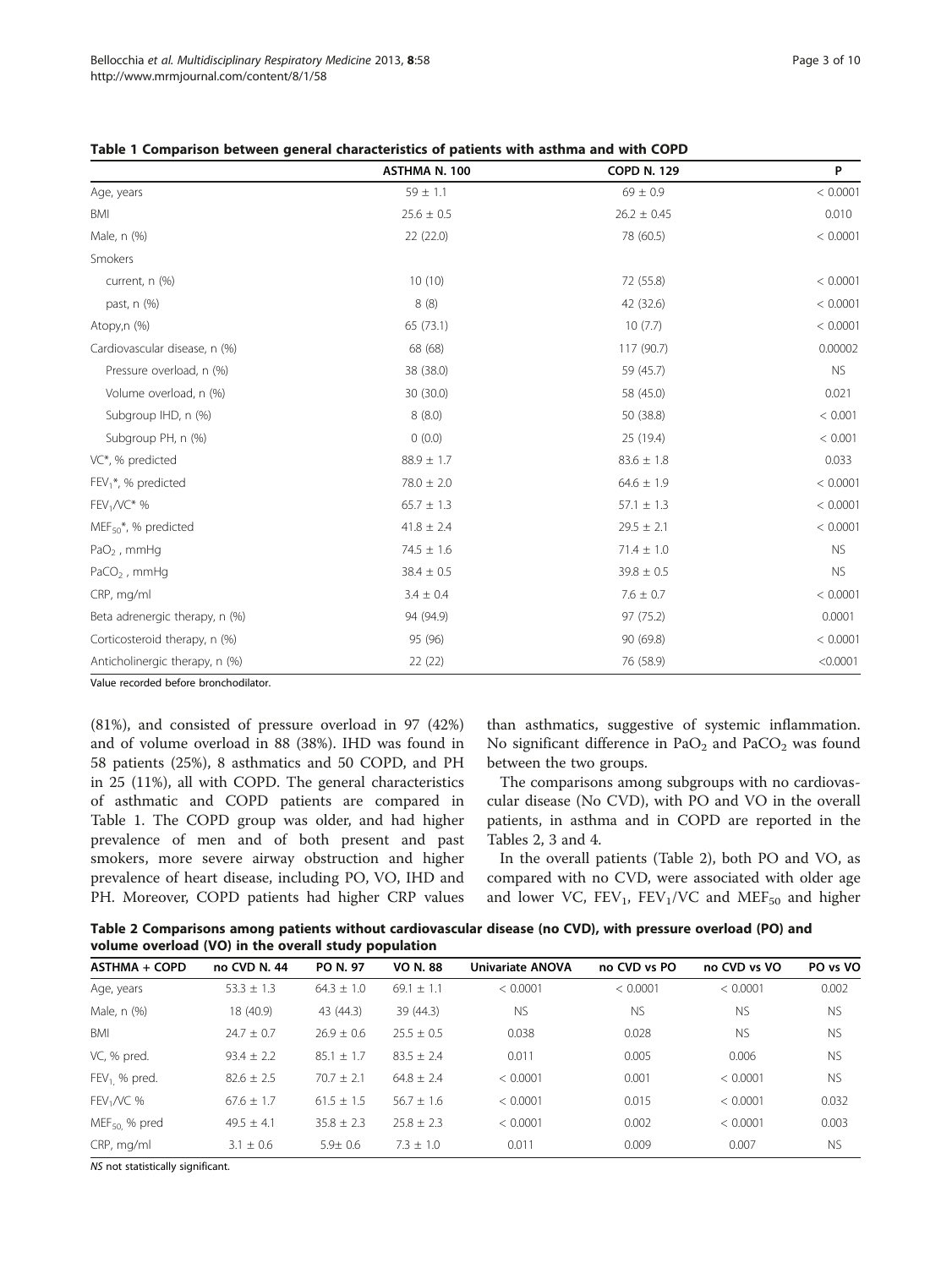| <b>ASTHMA</b>    | no CVD N. 32   | <b>PO N.38</b> | <b>VO N. 30</b> | <b>Univariate ANOVA</b> | no CVD vs PO | no CVD vs VO | PO vs VO  |
|------------------|----------------|----------------|-----------------|-------------------------|--------------|--------------|-----------|
| Age, years       | $51.3 \pm 1.4$ | $60.7 \pm 1.6$ | $63.1 \pm 2.1$  | < 0.0001                | < 0.0001     | < 0.0001     | <b>NS</b> |
| Male, n (%)      | 9(28.1)        | 6(15.8)        | 7(23.3)         | <b>NS</b>               | <b>NS</b>    | <b>NS</b>    | <b>NS</b> |
| <b>BMI</b>       | $24.5 \pm 0.8$ | $26.5 \pm 0.9$ | $25.7 + 0.7$    | <b>NS</b>               | <b>NS</b>    | <b>NS</b>    | <b>NS</b> |
| VC, % pred.      | $94.0 \pm 2.8$ | $84.7 \pm 2.2$ | $89.0 \pm 3.7$  | <b>NS</b>               | 0.011        | <b>NS</b>    | <b>NS</b> |
| $FEV_1$ % pred.  | $85.4 \pm 2.9$ | $76.7 \pm 2.9$ | $73.8 \pm 4.5$  | 0.029                   | 0.041        | 0.032        | <b>NS</b> |
| $FEV1/VC$ %      | $68.9 + 1.7$   | $65.7 \pm 2.0$ | $61.2 + 2.9$    | 0.042                   | <b>NS</b>    | 0.010        | <b>NS</b> |
| $MEF50$ , % pred | $51.3 \pm 4.2$ | $37.8 \pm 3.5$ | $35.8 \pm 4.5$  | 0.017                   | 0.016        | 0.015        | <b>NS</b> |
| CRP, mg/ml       | $2.5 + 0.5$    | $4.1 \pm 0.8$  | $3.5 + 0.8$     | <b>NS</b>               | <b>NS</b>    | <b>NS</b>    | <b>NS</b> |

<span id="page-3-0"></span>Table 3 Comparisons among patients without cardiovascular disease (no CVD), with pressure overload (PO) and volume overload (VO) in asthma

CRP. The same associations (apart from CRP) were found in asthmatic patients (Table 3). In COPD patients (Table 4) the significant associations were with age and  $MEF_{50}$  %.

The results of linear regression analysis are shown in Table [5](#page-4-0) for the whole patients, in Table [6](#page-4-0) for asthmatic patients and in Table [7](#page-5-0) for COPD patients. In the overall patients predictive factors of CVD were: age, COPD, and sex; those of PO were COPD, BMI, VC,  $FEV<sub>1</sub>$  and  $MEF_{50}$  and those of VO were age, class of disease severity, VC and  $MEF<sub>50</sub>$ . In asthma, the strongest predictors of CVD were VC,  $FEV_1$  and  $FEV_1$  /VC%, and PaO<sub>2</sub>, those of PO were VC,  $FEV_1$  and  $FEV_1$  /VC%; no predictor was found for VO. In COPD the predictors of CVD were age, GOLD class and sex; those of VO were age, VC and MEF<sub>50</sub>, while the only predictor of PO was BMI.

As shown in Table [8](#page-5-0), the predictors of IHD were COPD, age, BMI and  $FEV<sub>1</sub>$  and those of PH, found only in COPD patients, were VO (present in 80% of the patients) and  $FEV_1$ .

The distributions of PO and VO by severity of asthma (GINA) and COPD (GOLD) are reported in Figure [1](#page-6-0). In asthma, there is a clear increase in the prevalence of both PO and VO with increasing the severity class, while in COPD the prevalence of each type of CVD is similar

in all classes. The comparison between chronic bronchitis and emphysema patients, shown in Table [9](#page-6-0), showed that the latter ones had older age, lower BMI, more severe airway obstruction and higher prevalence of heart volume overload and of pulmonary hypertension.

As one of the stronger predictors of CVD was age, we made a sub-analysis on subjects with an age equal to 65 years or higher. As shown in Table [10](#page-7-0), the prevalence of CVD, PO and VO was similar in asthmatic and COPD patients; the latter had higher prevalence of men, smokers, lower  $FEV_1$ , higher CRP and of IHD and PH. The results of linear regression analysis in these older patients are reported in Tables [11,](#page-7-0) [12](#page-8-0) and [13](#page-8-0).

## **Discussion**

The results of this study show that patients with chronic airway obstructive disorders, either asthma or COPD, have increased prevalence of cardiovascular diseases as compared to the general population of similar age [\[18](#page-9-0)]. The comparison between the two disorders, (see Table [1](#page-2-0)) showed that CVD, particularly with volume overload, was more frequent in COPD patients, who had also older age, higher BMI, heavy smoking history, increased CRP and greater airway obstruction. This finding is in agreement with prior observations that in COPD comorbidities are frequent and are sustained by systemic

Table 4 Comparisons among patients without cardiovascular disease (no CVD), with pressure overload (PO) and volume overload (VO) in COPD

| <b>COPD</b>       | no CVD N. 12    | PO N. 59       | <b>VO N. 58</b> | <b>Univariate ANOVA</b> | no CVD vs PO | no CVD vs VO | PO vs VO  |
|-------------------|-----------------|----------------|-----------------|-------------------------|--------------|--------------|-----------|
| Age, years        | $58.5 \pm 2.6$  | $66.7 \pm 1.3$ | $72.4 \pm 1.0$  | < 0.0001                | 0.012        | < 0.0001     | 0.001     |
| Male, n (%)       | 9(75)           | 37 (62.7)      | 32(55.2)        | <b>NS</b>               | <b>NS</b>    | <b>NS</b>    | <b>NS</b> |
| BMI               | $25.4 \pm 1.5$  | $27.1 \pm 0.7$ | $25.4 \pm 0.6$  | <b>NS</b>               | <b>NS</b>    | <b>NS</b>    | <b>NS</b> |
| VC, % pred.       | $91.8 \pm 3.12$ | $85.3 \pm 2.4$ | $80.0 \pm 2.9$  | <b>NS</b>               | <b>NS</b>    | <b>NS</b>    | <b>NS</b> |
| $FEV1$ % pred     | $75.2 \pm 4.8$  | $66.3 \pm 2.8$ | $60.1 \pm 2.8$  | 0.048                   | <b>NS</b>    | 0.023        | <b>NS</b> |
| $FEV1/VC$ %       | $61.5 \pm 3.8$  | $58.8 \pm 2.0$ | $54.4 + 1.9$    | <b>NS</b>               | <b>NS</b>    | <b>NS</b>    | <b>NS</b> |
| $MEF_{50}$ % pred | $44.6 \pm 10.2$ | $34.5 \pm 3.1$ | $20.18 \pm 2.1$ | < 0.0001                | <b>NS</b>    | < 0.0001     | < 0.0001  |
| CRP, mg/ml        | $4.4 \pm 1.4$   | $7.0 \pm 0.9$  | $8.9 \pm 1.4$   | <b>NS</b>               | <b>NS</b>    | <b>NS</b>    | <b>NS</b> |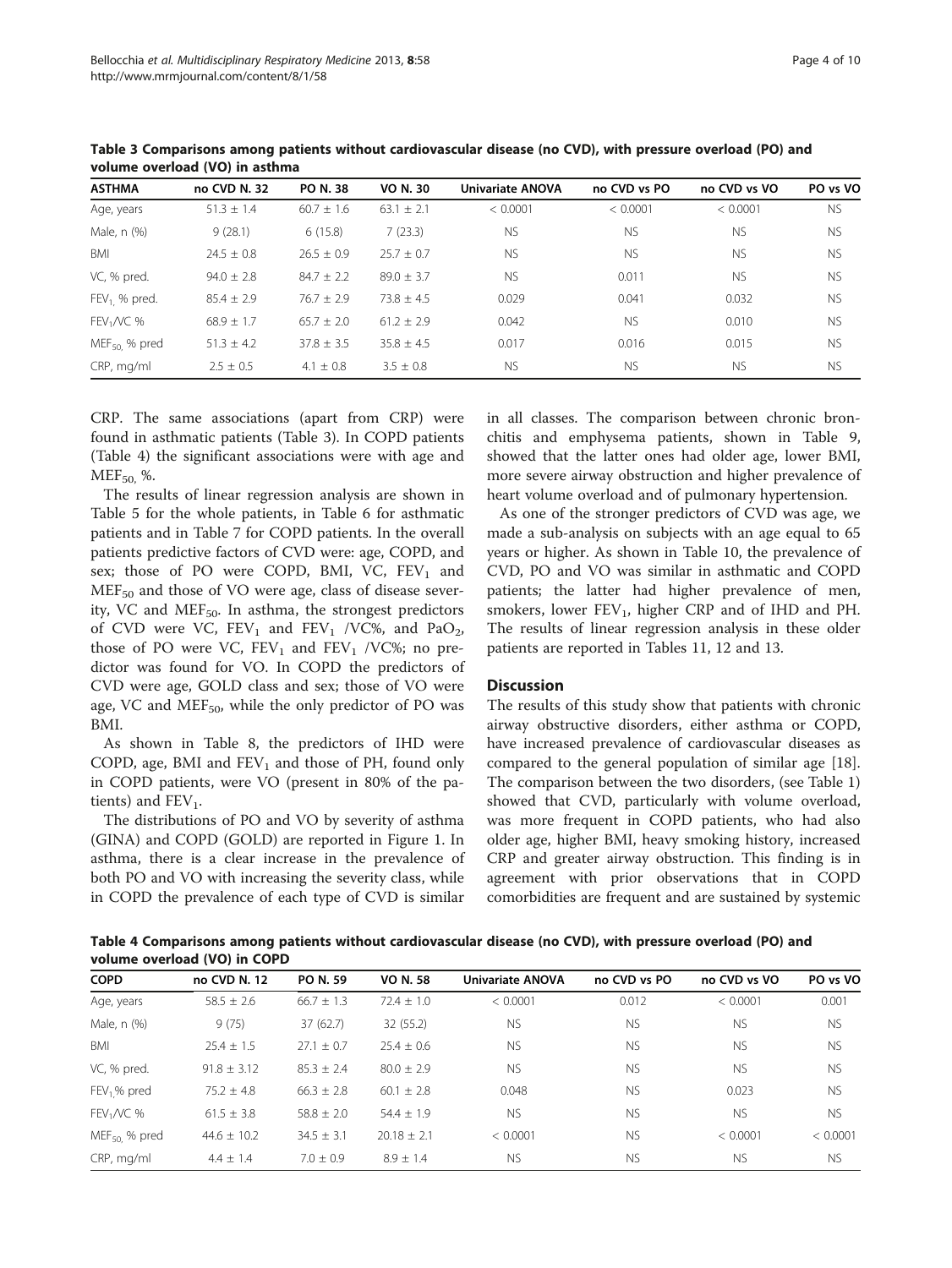| Asthma + COPD              | Non standardized coefficients |                 | <b>Standardized coefficient</b> | t        | Sig. |
|----------------------------|-------------------------------|-----------------|---------------------------------|----------|------|
|                            | B                             | <b>SD Error</b> | β                               |          |      |
| <b>CVD</b>                 |                               |                 |                                 |          |      |
| Constant                   | .948                          | .248            |                                 | 3.829    | .000 |
| Age                        | .012                          | .003            | .340                            | 4.357    | .000 |
| COPD                       | .137                          | .063            | .169                            | 2.195    | .030 |
| Sex                        | .116                          | .058            | .144                            | 1.991    | .048 |
| VC, % pred                 | $-0.003$                      | .002            | $-124$                          | $-1.784$ | .076 |
| MEF <sub>50</sub> , % pred | $-0.002$                      | .001            | $-131$                          | $-1.728$ | .086 |
| Pressure overload          |                               |                 |                                 |          |      |
| Constant                   | 1.066                         | .264            |                                 | 4.031    | .000 |
| COPD                       | .217                          | .074            | .225                            | 2.939    | .004 |
| <b>BMI</b>                 | .017                          | .007            | .183                            | 2.482    | .014 |
| VC, % pred                 | $-0.006$                      | .003            | $-213$                          | $-2.031$ | .044 |
| $FEV1$ , % pred            | .007                          | .003            | .322                            | 2.162    | .032 |
| $MEF_{50}$ , % pred        | $-0.006$                      | .002            | $-0.305$                        | $-2.668$ | .008 |
| Volume Overload            |                               |                 |                                 |          |      |
| Constant                   | 1.318                         | .446            |                                 | 2.954    | .004 |
| Age                        | .015                          | .004            | .310                            | 3.529    | .001 |
| GINA/GOLD class            | $-118$                        | .056            | $-227$                          | $-2.113$ | .037 |
| VC, % pred                 | $-0.006$                      | .003            | $-197$                          | $-2.244$ | .027 |
| MEF <sub>50</sub> , % pred | $-0.005$                      | .002            | $-227$                          | $-2.094$ | .038 |

<span id="page-4-0"></span>

| Table 5 Results of linear regression analysis for predictors of cardiovascular disease (CVD) in the overall patients |  |  |
|----------------------------------------------------------------------------------------------------------------------|--|--|
|----------------------------------------------------------------------------------------------------------------------|--|--|

## Table 6 Results of linear regression analysis for predictors of cardiovascular diseases (CVD) in asthma

| <b>ASTHMA</b>           | Non standardized coefficients |                 | <b>Standardized coefficient</b> | t        | Sig. |
|-------------------------|-------------------------------|-----------------|---------------------------------|----------|------|
|                         | В                             | <b>SD Error</b> | β                               |          |      |
| CVD                     |                               |                 |                                 |          |      |
| Constant                | 8.291                         | 1.056           |                                 | 7.851    | .000 |
| Age                     | $-0.009$                      | .005            | $-270$                          | $-1.981$ | .059 |
| BMI                     | .016                          | .008            | .223                            | 1.874    | .073 |
| VC, % pred              | $-.060$                       | .009            | $-2.402$                        | $-6.630$ | .000 |
| $FEV1$ , % pred         | .073                          | .011            | 3.667                           | 6.894    | .000 |
| FEV <sub>1</sub> /VC, % | $-.094$                       | .013            | $-3.499$                        | $-7.021$ | .000 |
| PaO <sub>2</sub>        | $-.010$                       | .005            | $-.278$                         | $-2.268$ | .033 |
| PRC                     | .016                          | .009            | .209                            | 1.797    | .085 |
| Pressure Overload       |                               |                 |                                 |          |      |
| Constant                | 6.668                         | 1.082           |                                 | 6.163    | .000 |
| VC, % pred              | $-.060$                       | .012            | $-1.874$                        | $-5.078$ | .000 |
| $FEV1$ , % pred         | .067                          | .013            | 2.626                           | 5.107    | .000 |
| FEV <sub>1</sub> /VC, % | $-.077$                       | .016            | $-2.237$                        | $-4.690$ | .000 |
| Volume Overload         |                               |                 |                                 |          |      |
| Constant                | $-.116$                       | .693            |                                 | $-.167$  | .869 |
| Age                     | .019                          | .011            | .320                            | 1.822    | .079 |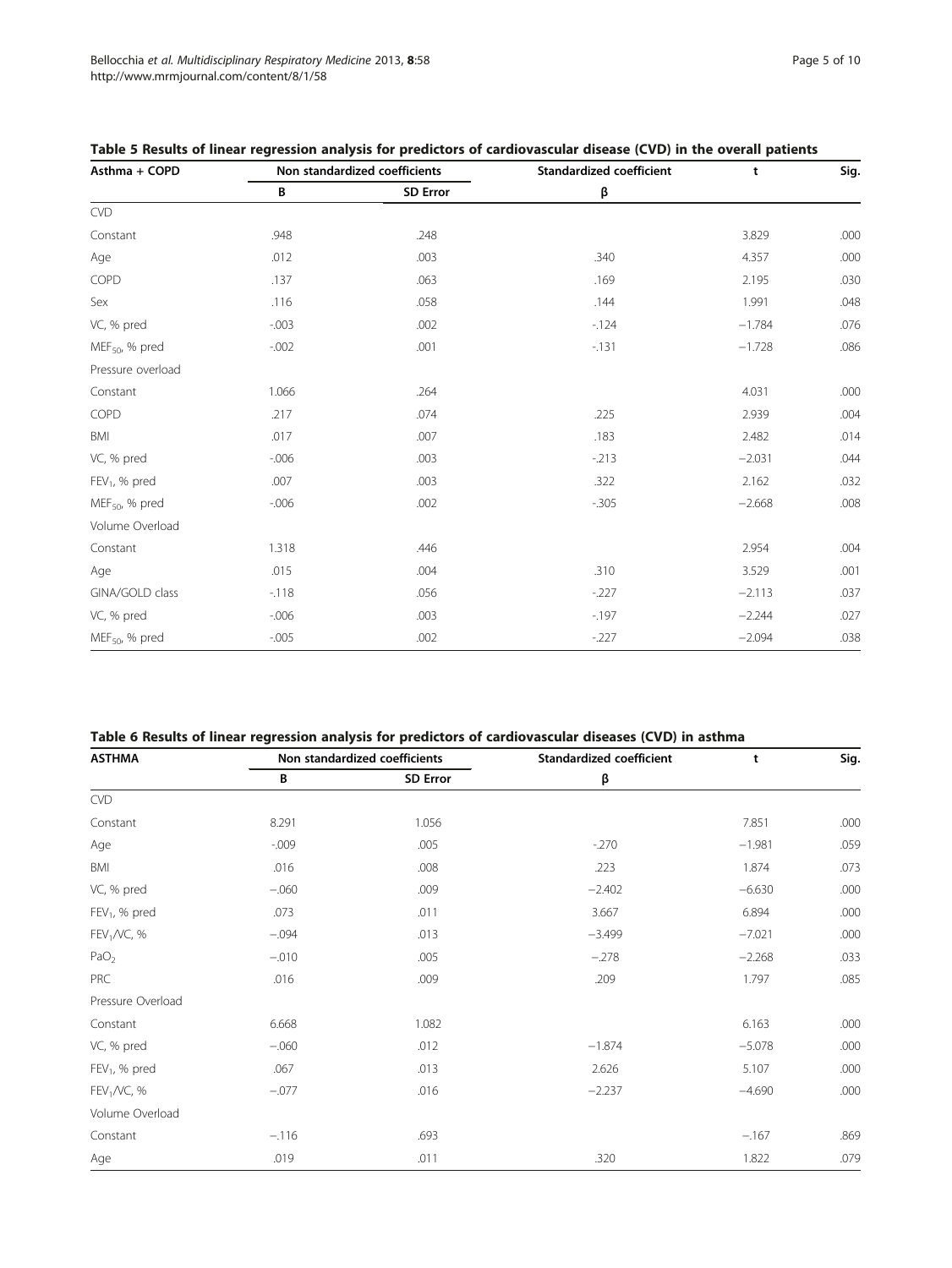| <b>COPD</b>         |         | Non standardized coefficients | Standardized coefficient | t        | Sig. |
|---------------------|---------|-------------------------------|--------------------------|----------|------|
|                     | В       | <b>SD Error</b>               | β                        |          |      |
| <b>CVD</b>          |         |                               |                          |          |      |
| Constant            | .686    | .393                          |                          | 1.747    | .084 |
| Age                 | .007    | .003                          | .228                     | 2.143    | .035 |
| <b>GOLD Class</b>   | .076    | .036                          | .241                     | 2.089    | .040 |
| Sex                 | .121    | .061                          | .203                     | 1.983    | .050 |
| PaO <sub>2</sub>    | .006    | .003                          | .209                     | 1.826    | .071 |
| Pressure Overload   |         |                               |                          |          |      |
| Constant            | 1.237   | .229                          |                          | 5.414    | .000 |
| BMI                 | .020    | .008                          | .244                     | 2.337    | .022 |
| Volume Overload     |         |                               |                          |          |      |
| Constant            | 1.317   | .519                          |                          | 2.539    | .013 |
| Age                 | .017    | .005                          | .334                     | 3.311    | .001 |
| VC, % pred          | $-.006$ | .003                          | $-.220$                  | $-2.076$ | .041 |
| $MEF_{50}$ , % pred | $-.006$ | .003                          | $-.305$                  | $-2.351$ | .021 |

<span id="page-5-0"></span>Table 7 Results of linear regression analysis for predictors of cardiovascular diseases (CVD) in COPD

inflammation and by smoking [[4,6,7\]](#page-9-0). The comparison among patients without CVD, with PO and VO, showed that both pressure and volume overload were associated with older age and increased airway obstruction, either in asthma or in COPD, (see Tables [2](#page-2-0), [3](#page-3-0) and [4\)](#page-3-0). These findings are in agreement with prior observations in COPD [[8-13,19](#page-9-0)]. Unfortunately, relatively little research has been done in asthma [[14\]](#page-9-0). It is generally believed that the link between asthma and CVD is less strong than that for COPD [\[14,20,21\]](#page-9-0) and this applies particularly to ischemic heart disease in asthmatic males. By contrast, in women adult-onset asthma has been found

to be a significant risk factor for IHD and stroke [\[21,22](#page-9-0)]. Although only 8 of our asthmatic patients had IHD, as many as 6 of them (75%) were never smoking women. However, the strongest predictors of IHD were COPD, age, BMI and  $FEV_1$ , as previously suggested [\[19,23\]](#page-9-0). The strong association of COPD with IHD is attributed to the effect of cigarette smoking [\[19](#page-9-0)-[24\]](#page-9-0), and about 90% of our COPD patients were past or present smokers. The subanalysis of COPD patients with predominant chronic bronchitis or emphysema, (see Table [9\)](#page-6-0), showed that the emphysema phenotype was associated with older age, lower BMI, more severe airway obstruction and higher

Table 8 Results of linear regression analysis for predictors of ischemic heart disease (IHD) and pulmonary hypertension (PH)

| <b>IHD</b>                |          | Non standardized coefficients | Standardized coefficient | t        | Sig. |
|---------------------------|----------|-------------------------------|--------------------------|----------|------|
|                           | B        | <b>SD Error</b>               | β                        |          |      |
| <b>IHD</b>                |          |                               |                          |          |      |
| Constant                  | $-1.486$ | .667                          |                          | $-2.229$ | .028 |
| COPD                      | .450     | .134                          | .412                     | 3.351    | .001 |
| Age                       | .012     | .004                          | .246                     | 2.834    | .005 |
| BMI                       | .016     | .008                          | .177                     | 2.095    | .038 |
| FEV <sub>1</sub> , % pred | .007     | .003                          | .309                     | 2.127    | .036 |
| GOLD class                | .150     | .083                          | .294                     | 1.810    | .073 |
| PH                        |          |                               |                          |          |      |
| Constant                  | 1.127    | .244                          |                          | 4.613    | .000 |
| VO                        | .246     | .045                          | .442                     | 5.468    | .000 |
| GOLD class                | $-.105$  | .041                          | $-.273$                  | $-2.584$ | .011 |
| $FEV1$ , % pred           | $-.004$  | .002                          | $-.239$                  | $-2.222$ | .028 |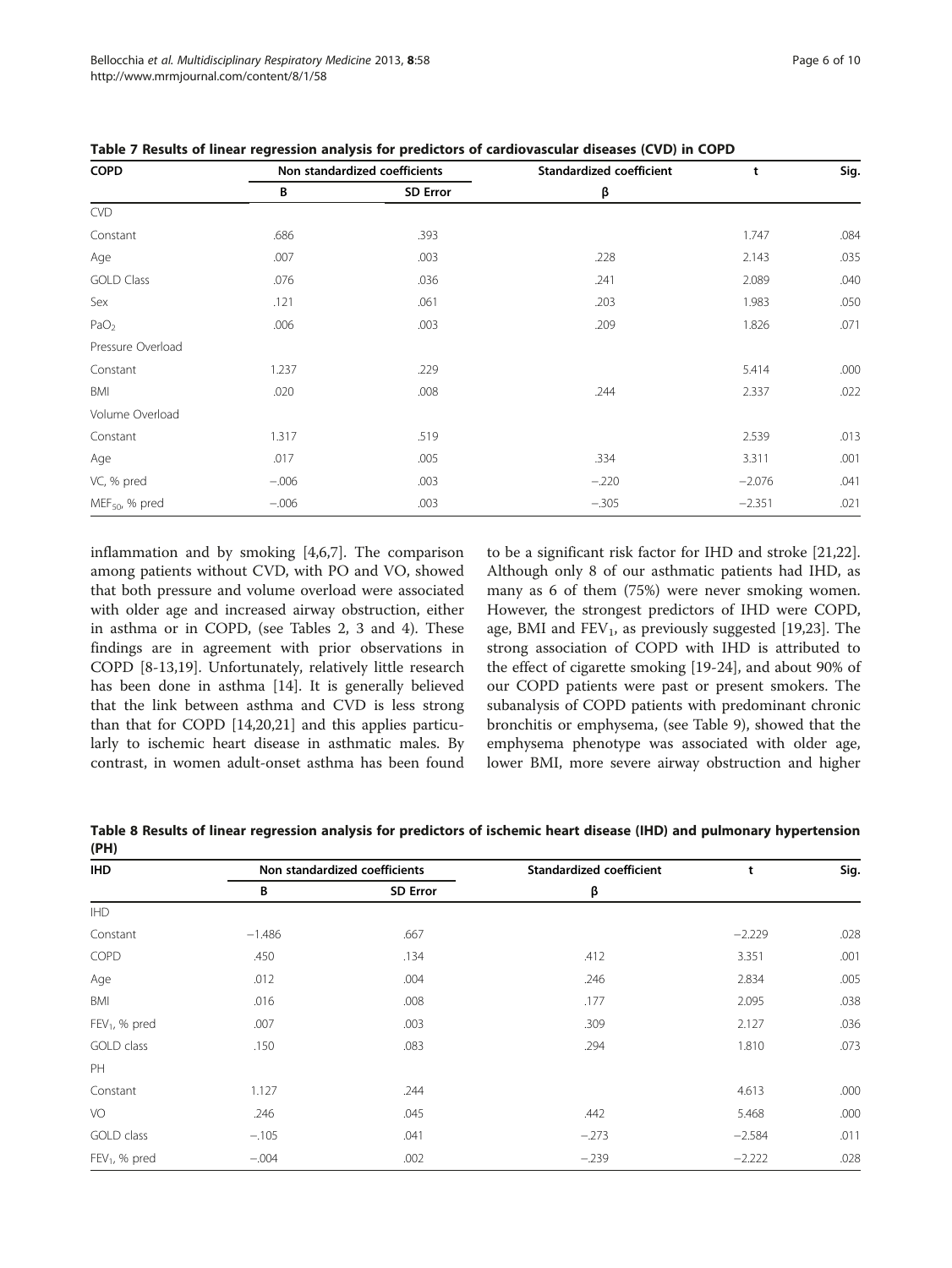<span id="page-6-0"></span>

| Table 9 Comparison between general characteristics of patients with chronic bronchitis and emphysema |  |  |  |
|------------------------------------------------------------------------------------------------------|--|--|--|
|                                                                                                      |  |  |  |

|                                 | Chronic bronchitis | Emphysema        | P         |
|---------------------------------|--------------------|------------------|-----------|
|                                 | N. 102             | N. 27            |           |
| Age, years                      | $68 \pm 1.0$       | $73 \pm 1.5$     | 0.017     |
| BMI                             | $27.2 \pm 0.5$     | $22.1\,\pm\,0.6$ | < 0.0001  |
| Male, n (%)                     | 58 (56.9)          | 20 (74.1)        | <b>NS</b> |
| Smokers                         |                    |                  |           |
| current, n (%)                  | 55 (53.9)          | 17(63)           | <b>NS</b> |
| past, n (%)                     | 33 (32.4)          | 9(33.3)          | <b>NS</b> |
| Cardiovascular disease, n (%)   | 92 (90.2)          | 25 (92.6)        | <b>NS</b> |
| Pressure overload,n (%)         | 51 (50)            | 8 (29.6)         | <b>NS</b> |
| Volume overload, n (%)          | 41 (40.2)          | 17(63)           | 0.034     |
| Subgroup IHD n (%)              | 39 (39.4)          | 11(40.7)         | <b>NS</b> |
| Subgroup PH n (%)               | 15(4.7)            | 10(37)           | 0.009     |
| GOLD class                      |                    |                  |           |
| 1                               | 30 (29.4)          | 1(3.7)           | 0.005     |
| $\overline{2}$                  | 44 (43.1)          | 8 (29.6)         | <b>NS</b> |
| 3                               | 19 (18.6)          | 13 (48.1)        | 0.0016    |
| $\overline{4}$                  | 9(8.8)             | 5(18.5)          | <b>NS</b> |
| VC, % predicted                 | $82.7 \pm 2$       | $85.5 \pm 4.3$   | <b>NS</b> |
| $FEV1$ , % predicted            | $68.1 \pm 2.2$     | $51.9\pm3.1$     | 0.001     |
| $FEV1/VC$ %                     | $60.2 \pm 1.4$     | $46.56 \pm 2.6$  | < 0.0001  |
| MEF <sub>50</sub> , % predicted | $33.7 \pm 2.5$     | $13.6 \pm 2.1$   | < 0.0001  |
| $PaO2$ , mmHg                   | $71.2 \pm 1.1$     | $70.1 \pm 2.1$   | <b>NS</b> |
| $PaCO2$ , mmHg                  | $40.1\,\pm\,0.6$   | $39.0\,\pm\,0.8$ | <b>NS</b> |
| CRP, mg/ml                      | $7.9 \pm 1.0$      | $6.8 \pm 1.2$    | <b>NS</b> |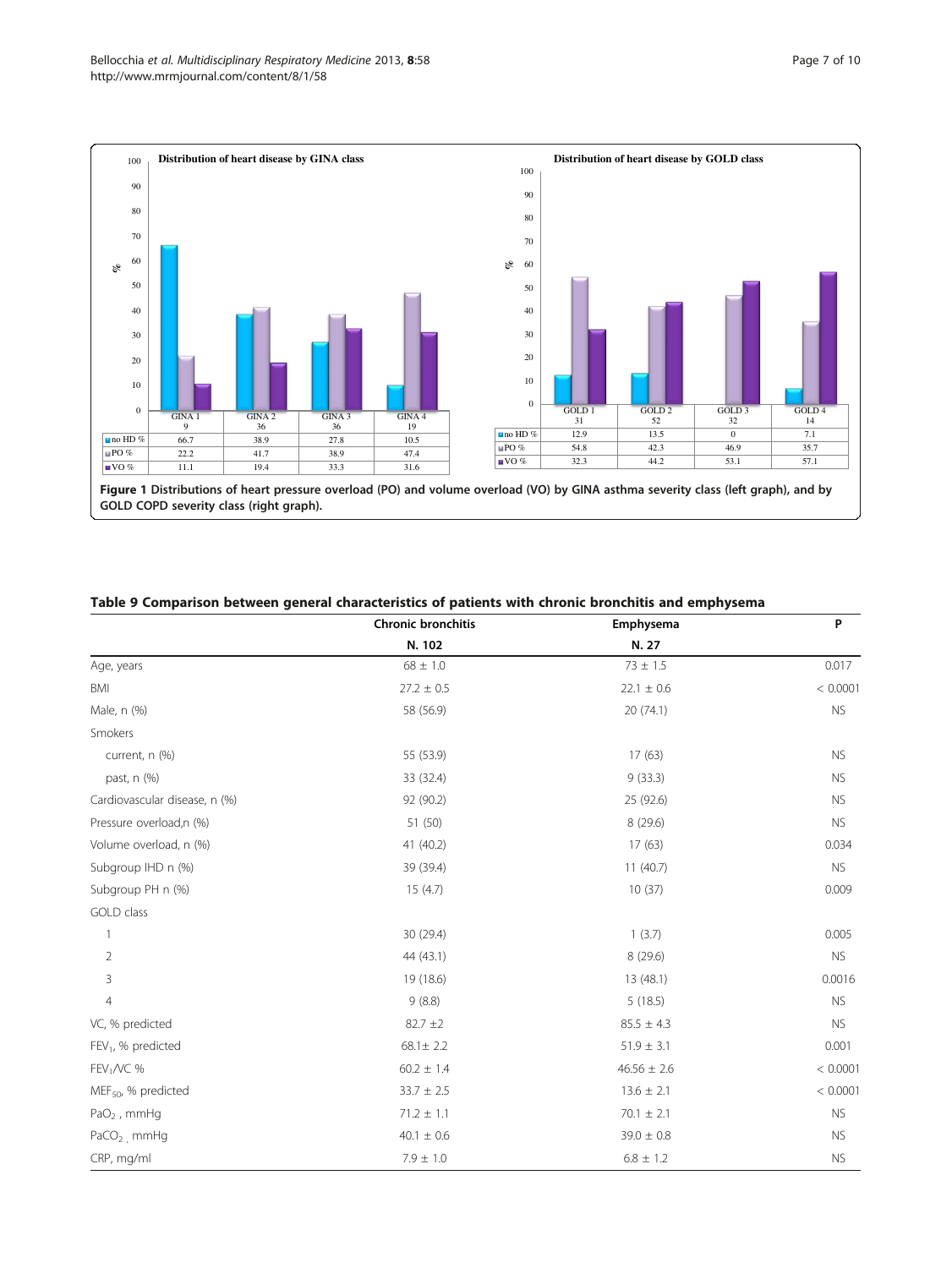|                                 | <b>ASTHMA N. 33</b> | <b>COPD N. 92</b> | P         |
|---------------------------------|---------------------|-------------------|-----------|
| Age, years                      | $71.8 \pm 0.8$      | $73.6 \pm 0.6$    | <b>NS</b> |
| Male, n (%)                     | 5(15.2)             | 60 (65.2)         | < 0.0001  |
| Smokers                         |                     |                   |           |
| Current n(%)                    | 4(13)               | 45 (51)           | < 0.0001  |
| Past $n$ $(\%)$                 | 4(13)               | 36(41)            | < 0.0001  |
| BMI                             | $25.8 \pm 0.8$      | $26.2 \pm 0.5$    | <b>NS</b> |
| CVD, n (%)                      | 30 (90.9)           | 87 (94.6)         | <b>NS</b> |
| Pressure overload, n (%)        | 15(45.5)            | 38 (41.3)         | <b>NS</b> |
| Volume overload, n (%)          | 15(45.5)            | 49 (53.3)         | <b>NS</b> |
| Ischemic heart disease, n (%)   | 6(18.2)             | 42 (46.7)         | 0.0054    |
| Pulmonary hypertension, n (%)   | $\mathbf{0}$        | 21(22.8)          | 0.0026    |
| VC, % predicted                 | $86.1 \pm 2.6$      | $82.7 \pm 2.2$    | NS.       |
| $FEV1$ , % predicted            | $73.3 \pm 3.3$      | $63.5 \pm 2.3$    | 0.023     |
| $FEV1/VC$ %                     | $61.63 \pm 2.5$     | $56.4 \pm 1.5$    | <b>NS</b> |
| MEF <sub>50</sub> , % predicted | $30.8 \pm 3.4$      | $26.6 \pm 2.3$    | <b>NS</b> |
| CRP, mg/l                       | $4.1 \pm 0.7$       | $8.2 \pm 1.0$     | 0.018     |

<span id="page-7-0"></span>Table 10 Comparisons between general characteristics of patients 65 years old or more

prevalence of pulmonary hypertension and of volume overload. Unfortunately, there are no data in the literature comparing CVD in the two COPD phenotypes.

As mentioned above, age and COPD were the strongest predictors of CVD, but the two factors were closely linked each other, as COPD patients were significantly older than asthmatics. To clarify this point, we performed a sub-analysis on patients with an age equal

to or higher than 65 years. As shown in Table 10, older asthmatics had the same prevalence of CVD than COPD patients (91% versus 95%). However, also in the elderly, the prevalence of IHD and PH was higher in COPD. Pulmonary hypertension deserves a special comment. PH in COPD is classically attributed to severe hypoxia causing raised pulmonary pressures, but other factors such as endothelial dysfunction or left heart disease, are

Table 11 Results of linear regression analysis for predictors of cardiovascular disease in the overall patients 65 years old or more

| Asthma + COPD     | Non standardized coefficients |                 | Standardized coefficient | t        | Sig. |
|-------------------|-------------------------------|-----------------|--------------------------|----------|------|
|                   | В                             | <b>SD Error</b> | β                        |          |      |
| <b>CVD</b>        |                               |                 |                          |          |      |
| Constant          | .879                          | .421            |                          | 2.087    | .040 |
| Age               | .020                          | .006            | .380                     | 3.581    | .001 |
| VC, % predicted   | $-.005$                       | .002            | $-.308$                  | $-2.813$ | .006 |
| CRP               | $-.006$                       | .003            | $-.190$                  | $-1.707$ | .092 |
| Pressure overload |                               |                 |                          |          |      |
| Constant          | .895                          | .328            |                          | 2.731    | .008 |
| Sex               | .217                          | .094            | .255                     | 2.310    | .024 |
| BMI               | .022                          | .011            | .226                     | 2.047    | .044 |
| Volume overload   |                               |                 |                          |          |      |
| Constant          | .293                          | .874            |                          | .335     | .739 |
| Age               | .024                          | .011            | .229                     | 2.091    | .040 |
| VC, % predicted   | $-.006$                       | .003            | $-.207$                  | $-1.883$ | .063 |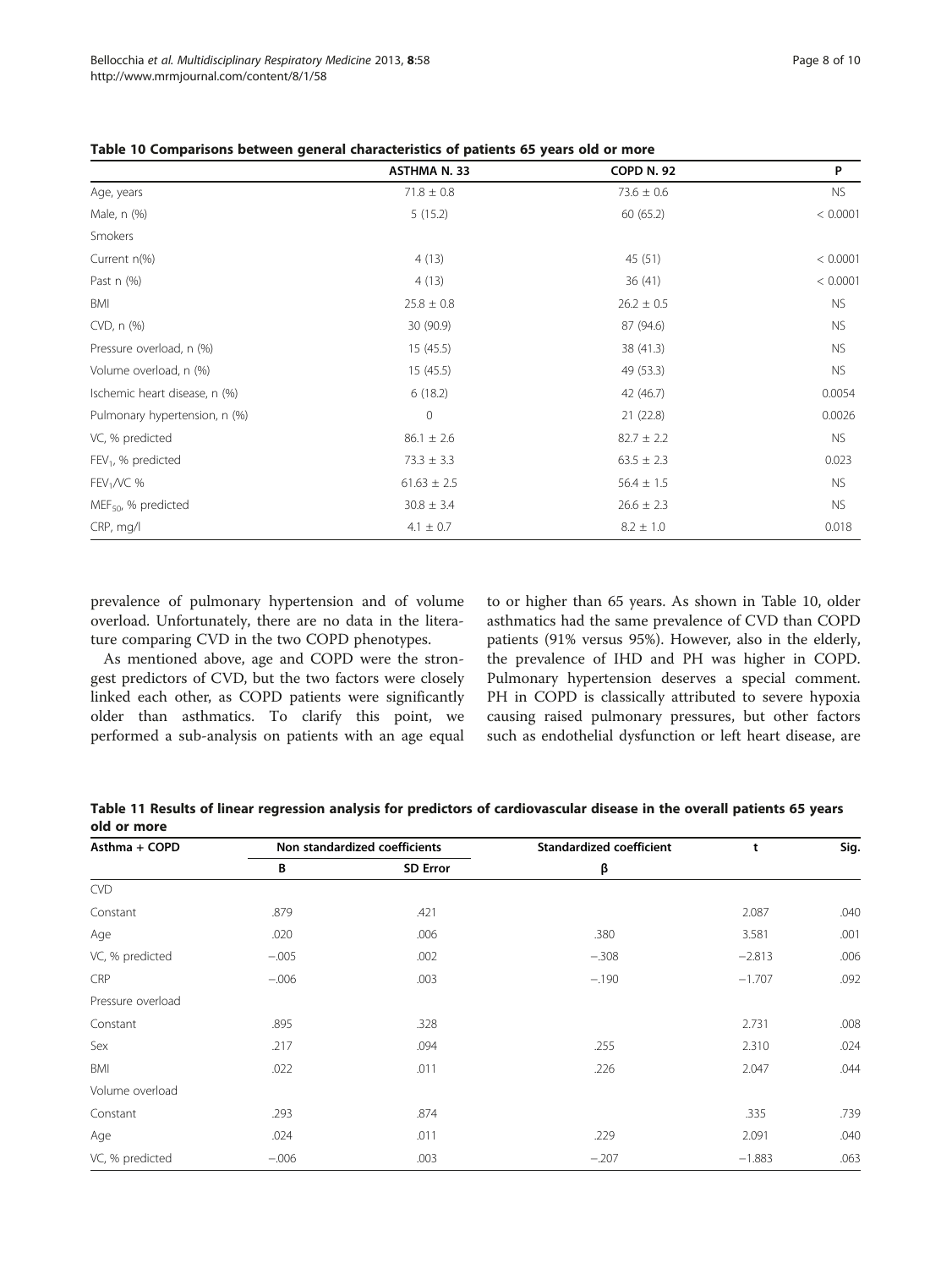| Asthma                  | Non standardized coefficients |                 | Standardized coefficient | t        | Sig. |
|-------------------------|-------------------------------|-----------------|--------------------------|----------|------|
|                         | В                             | <b>SD Error</b> | β                        |          |      |
| <b>CVD</b>              |                               |                 |                          |          |      |
| Constant                | 7.203                         | .662            |                          | 10.885   | .000 |
| VC, % pred              | $-.058$                       | .007            | $-2.909$                 | $-8.345$ | .000 |
| $FEV1$ , % pred         | .064                          | .008            | 4.069                    | 7.728    | .000 |
| $FEV1/VC$ , %           | $-.084$                       | .011            | $-3.472$                 | $-7.509$ | .000 |
| Pressure overload       |                               |                 |                          |          |      |
| Constant                | 3.616                         | 1.487           |                          | 2.432    | .035 |
| Age                     | .028                          | .015            | .250                     | 1.913    | .085 |
| Sex                     | .864                          | .152            | .864                     | 5.691    | .000 |
| GINA class              | $-.380$                       | .138            | $-.629$                  | $-2.766$ | .020 |
| VC, % pred              | $-.032$                       | .010            | $-1.209$                 | $-3.306$ | .008 |
| $FEV1$ , % pred         | .033                          | .012            | 1.566                    | 2.661    | .024 |
| FEV <sub>1</sub> /VC, % | $-.043$                       | .015            | $-1.333$                 | $-2.785$ | .019 |
| PaO <sub>2</sub>        | $-.017$                       | .006            | $-.392$                  | $-2.954$ | .014 |
| Volume overload         |                               |                 |                          |          |      |
| Constant                | .293                          | .874            |                          | .335     | .739 |
| Age                     | .024                          | .011            | .229                     | 2.091    | .040 |

<span id="page-8-0"></span>Table 12 Results of linear regression analysis for predictors of cardiovascular disease in asthmatic patients 65 years old or more

deemed to play a role [\[24](#page-9-0)]. In our patients, the predictors of PH were  $FEV_1$  and volume overload, suggesting that both airway obstruction and post capillary mechanisms participated in increased pulmonary vascular resistance. Actually, VO was present in 80% of patients with PH.

## **Conclusions**

In conclusion, the results of this study indicate that cardiovascular disease are frequent in patients with chronic obstructive disorders, particularly COPD. The strongest predictors of CVD are age and severity of airway obstruction. In older patients the prevalence of CVD is

Table 13 Results of linear regression analysis for predictors of cardiovascular disease in COPD patients 65 years old or more

| <b>COPD</b>       | Non standardized coefficients |                 | Standardized coefficient | t        | Sig. |
|-------------------|-------------------------------|-----------------|--------------------------|----------|------|
|                   | В                             | <b>SD Error</b> | β                        |          |      |
| <b>CVD</b>        |                               |                 |                          |          |      |
| Constant          | .542                          | .464            |                          | 1.169    | .247 |
| Age               | .018                          | .006            | .373                     | 3.259    | .002 |
| BMI               | .011                          | .006            | .200                     | 1.748    | .085 |
| VC,% predicted    | $-.003$                       | .002            | $-.198$                  | $-1.724$ | .090 |
| Pressure overload |                               |                 |                          |          |      |
| Constant          | 1.110                         | .330            |                          | 3.366    | .001 |
| BMI               | .025                          | .012            | .263                     | 2.060    | .044 |
| Volume overload   |                               |                 |                          |          |      |
| Constant          | .928                          | .480            |                          | 1.932    | .058 |
| Sex               | .384                          | .148            | .341                     | 2.598    | .012 |
| Smoking           | .289                          | .112            | .339                     | 2.576    | .013 |
| VC, % predicted   | $-.006$                       | .004            | $-.212$                  | $-1.763$ | .083 |